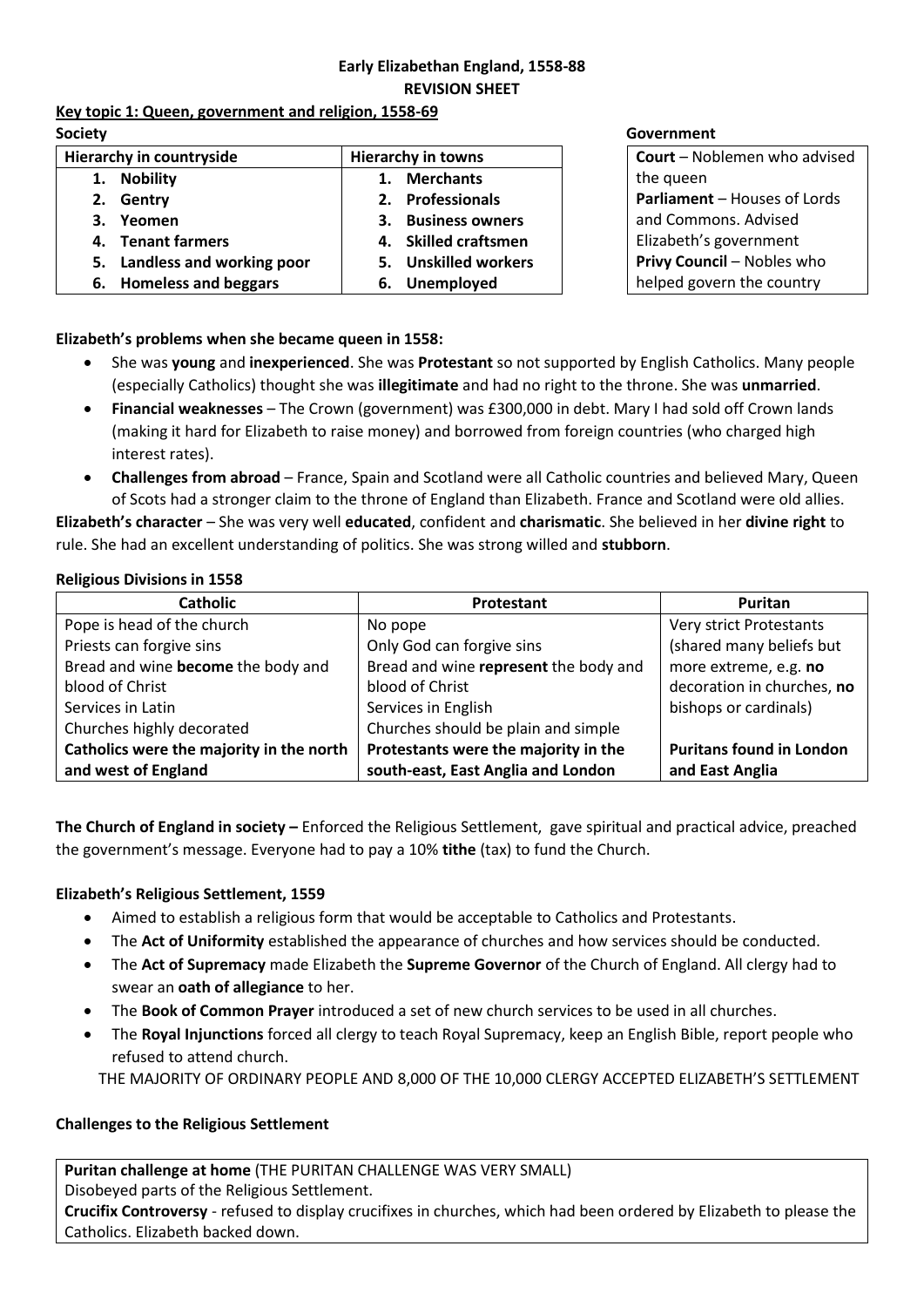**Vestment Controversy -**refused to wear the vestments (special clothing worn by clergy). In 1566, 37 Puritan priests resigned after refusing to wear new vestments when ordered.

| Catholic challenge abroad                              | <b>Catholic challenge at home</b>                          |
|--------------------------------------------------------|------------------------------------------------------------|
| The Catholic Church in Europe began a 'Counter         | One third of the English nobility and gentry, particularly |
| Reformation' to undo the Protestant changes.           | in the north and west of England, were recusants           |
| The pope excommunicated Elizabeth in 1570, which       | (refused to attend church) because they did not agree      |
| could encourage attacks on England from Catholic       | with the Settlement.                                       |
| countries.                                             | This was encouraged by the pope.                           |
| Elizabeth backed the Protestants in a religious war in | This was a major cause of the Revolt of the Northern       |
| France in 1562.                                        | Earls (1569-70).                                           |

**Mary, Queen of Scots.** Was a problem to Elizabeth because….

- 1. She was Elizabeth's second **cousin** so had a good claim to the throne of England
- 2. She was a **Catholic** so her claim to the throne was supported by many English Catholics
- 3. She was believed to have been involved in her husband's murder, which led to a rebellion in Scotland. Mary fled to England in 1568. This made her more of a threat to Elizabeth, so she was **imprisoned**.

### **Key topic 2: Challenges to Elizabeth at home and abroad, 1569-88**

| The Revolt of the Northern Earls, 1569-70                 |                                                     |  |  |  |
|-----------------------------------------------------------|-----------------------------------------------------|--|--|--|
| Why?                                                      | What happened?                                      |  |  |  |
| To make England Catholic again                            | Rebels, led by the Earls of Westmorland and         |  |  |  |
| The Earls resented their loss of influence in Elizabeth's | Northumberland, marched to Durham and took control  |  |  |  |
| court when she appointed 'new men' such as William        | of the cathedral. They then continued south.        |  |  |  |
| Cecil and Robert Dudley.                                  | BUT support did not arrive from Spain.              |  |  |  |
| To marry Mary, Queen of Scots to the Duke of Norfolk,     | Elizabeth moved Mary to Coventry, away from the     |  |  |  |
| depose Elizabeth and make Mary queen.                     | rebellion.                                          |  |  |  |
|                                                           | Many northern landowners stayed loyal to Elizabeth. |  |  |  |
|                                                           |                                                     |  |  |  |

### **Why is this failed rebellion significant?**

It showed that Mary, Queen of Scots couldn't be trusted.

It led to Elizabeth's **excommunication** by the pope, which encouraged further plots against Elizabeth.

### **Further plots against Elizabeth**

### **Ridolfi Plot, 1571**

An Italian banker, **Roberto Ridolphi**, who was a spy for the pope, planned to murder Elizabeth, start a Spanish invasion and put **Mary, Queen of Scots** on the throne. Mary would then marry the **Duke of Norfolk**.

Ridolfi travelled to the Netherlands to discuss the plot with **Philip II of Spain** and the Duke of Alba. Philip instructed Alba to gather 10,000 troops for the invasion.

Sir William Cecil discovered the plot and had the Duke of Norfolk tried for treason and executed. Elizabeth would not agree to the execution of Mary, Queen of Scots.

**Significant because**… it confirmed that Spain, English Catholics and Mary were all still a major threat to Elizabeth. **Throckmorton Plot, 1583**

The French **Duke of Guise** plotted to invade England, overthrow Elizabeth and make England Catholic. **Philip II** of Spain offered to help pay for the revolt. The **pope** gave his approval. Francis Throckmorton offered to pass letters between the plotters and Mary.

Sir Francis Walsingham (Secretary of State) discovered the plot. Throckmorton was executed.

**Significant because…** it showed the threat from France and Spain. Elizabeth cracked down on Catholic sympathisers: 11,000 were imprisoned or kept under house arrest.

### **Babington Plot, 1586**

The **Duke of Guise** planned to invade England, murder Elizabeth and put **Mary, Queen of Scots** on the throne. This plot was also supported by **Philip II** and the **pope**.

Walsingham intercepted letters between Mary and Babington which proved her involvement in the plot. Babington and the other plotters were executed. In October 1586, Mary was sentenced to death. Elizabeth signed Mary's death warrant in February 1587.

**Significant because…** it led to the **execution of Mary, Queen of Scots.** Persecution of Catholics intensified.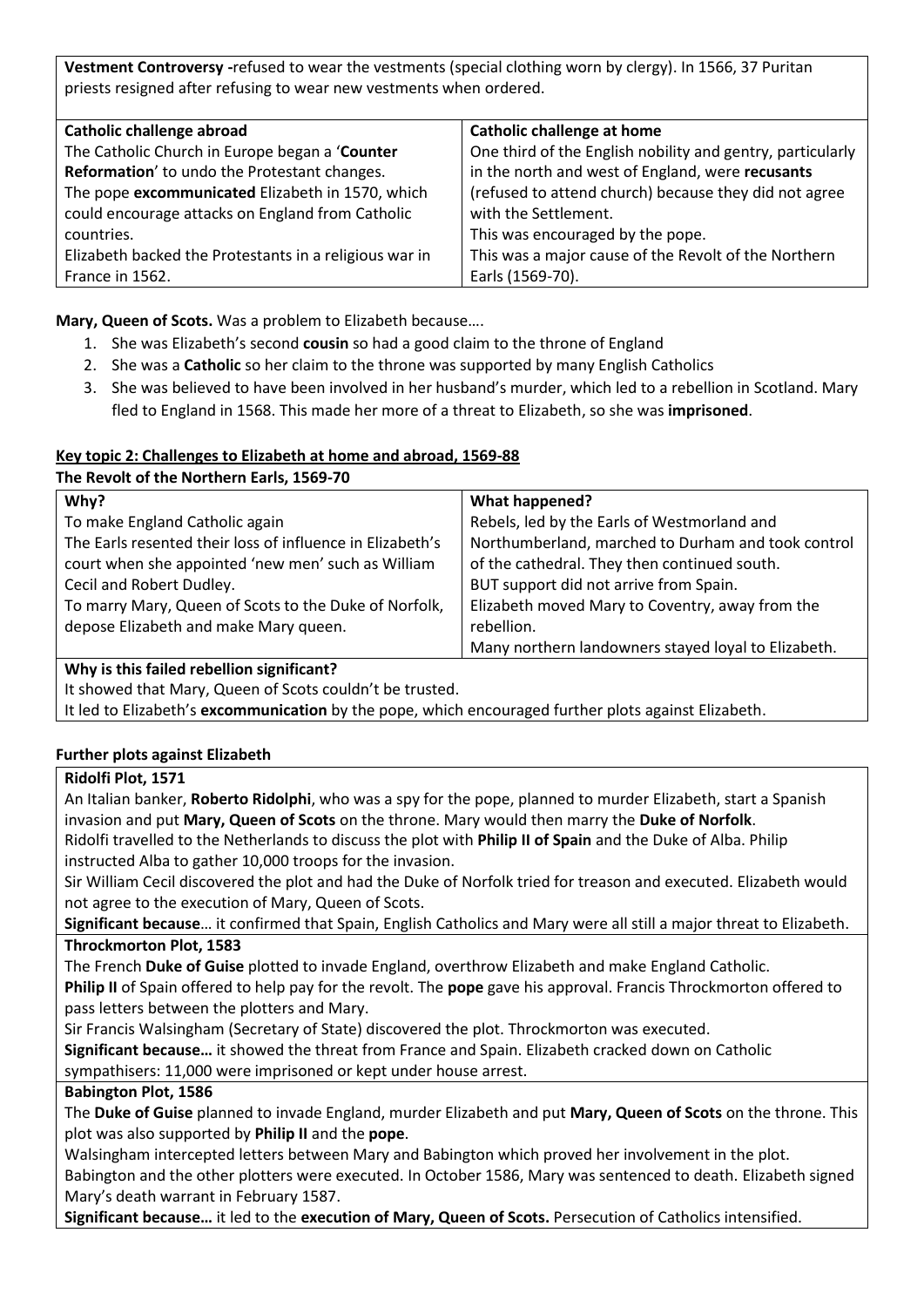### **Francis Walsingham and the use of spies**

Walsingham was Elizabeth's Secretary of State or 'spy master'. He used a network of spies and informants in every town and city in England, as well as abroad. He used ciphers (codes) for all his correspondences. He used torture and execution to deter people from committing crimes against Elizabeth.

## **Why was Mary, Queen of Scots executed in 1587?**

- Walsingham's evidence proved that she had been involved in the Revolt of the Northern Earls and the plots against Elizabeth.
- The Spanish support for the attempts to put Mary on the throne threatened England's security.
- Her claim to the English throne gave Catholics an alternative monarch to Elizabeth, especially once the pope had excommunicated Elizabeth.

### **Relations with Spain**

| Political and religious rivalry                           | <b>Commercial rivalry</b>                                  |  |
|-----------------------------------------------------------|------------------------------------------------------------|--|
| Spain=Catholic, England=Protestant - saw each other as    | England and Spain were rivals for trade and resources      |  |
| a threat.                                                 | from the New World, Turkey, China, Russia and North        |  |
| Philip II had been involved in the plots against          | Africa.                                                    |  |
| Elizabeth.                                                | English traders resented Spanish control of the trade      |  |
| Many in Elizabeth's government were angry at Spain's      | routes into parts of Europe and that traders to the New    |  |
| persecution of Protestants in the <b>Netherlands</b> and  | World had to have a licence from Spain.                    |  |
| encouraged Elizabeth to get involved. She secretly        | English privateers (financed by investors including        |  |
| provided money to the rebels fighting against Spain and   | Elizabeth) raided Spanish colonies and ships.              |  |
| encouraged English privateers to attack Spanish ships.    | Between 1577 and 1580 Sir Francis Drake captured           |  |
| After the Spanish Fury, when unpaid Spanish troops        | £400,000 of Spanish silver and gold.                       |  |
| looted the town of Antwerp, 17 Dutch provinces joined     | English sailors often attacked Spanish ships travelling to |  |
| an alliance against the Spanish (the Pacification of      | the Netherlands. By 1580, loss of silver meant that the    |  |
| <b>Ghent</b> ) calling for Spanish troops to leave the    | Spanish government couldn't afford to pays its troops      |  |
| Netherlands.                                              | in the Netherlands.                                        |  |
| By late 1584, Spain had largely re-established control of | Elizabeth knighted Francis Drake, showing her support      |  |
| the Netherlands but blamed England for supporting the     | for his actions against Spanish ships. This angered Philip |  |
| rebels and for privateers attacking Spanish ships.        | further.                                                   |  |

### **War with Spain**

- In 1585 England signed the **Treaty of Nonsuch** with the Dutch Protestant rebels. This said that England would pay for 7400 soldiers, led by Robert Dudley, to fight with the Dutch rebels against the Spanish. This gave Philip a justification for raising an Armada to attack England.
- In April 1587, Francis Drake attacked the Spanish navy in port at Cadiz, under Elizabeth's orders. 30 ships and the majority of their supplies were destroyed. This attack became known as '**singeing the King of Spain's beard'.** It took Spain a year to rebuild the fleet.
- In 1588 Philip ordered an Armada of 130 ships to sail to the Netherlands, collect 27,000 troops under the command to the Duke of Parma, transport them to England and attack London.

### **Why did the Spanish Armada fail?**

- English ships were better armed and equipped (e.g. cannons could be reloaded and fired more quickly).
- Drake used fireships at the Battle of Gravelines, causing many Spanish ships to cut their anchors and drift in to the North Sea. English tactics were superior.
- Gale force winds destroyed many Spanish ships.
- Spanish ships lacked food and supplies.
- The Duke of Parma and the Duke of Medina Sidonia (commanding the Armada) were unable to communicate.

**Consequences:** The victory enhanced Elizabeth's authority in England and abroad. Many saw it as a victory for Protestantism. The defeat of the Spanish led to a gradual decline of the Spanish Empire.